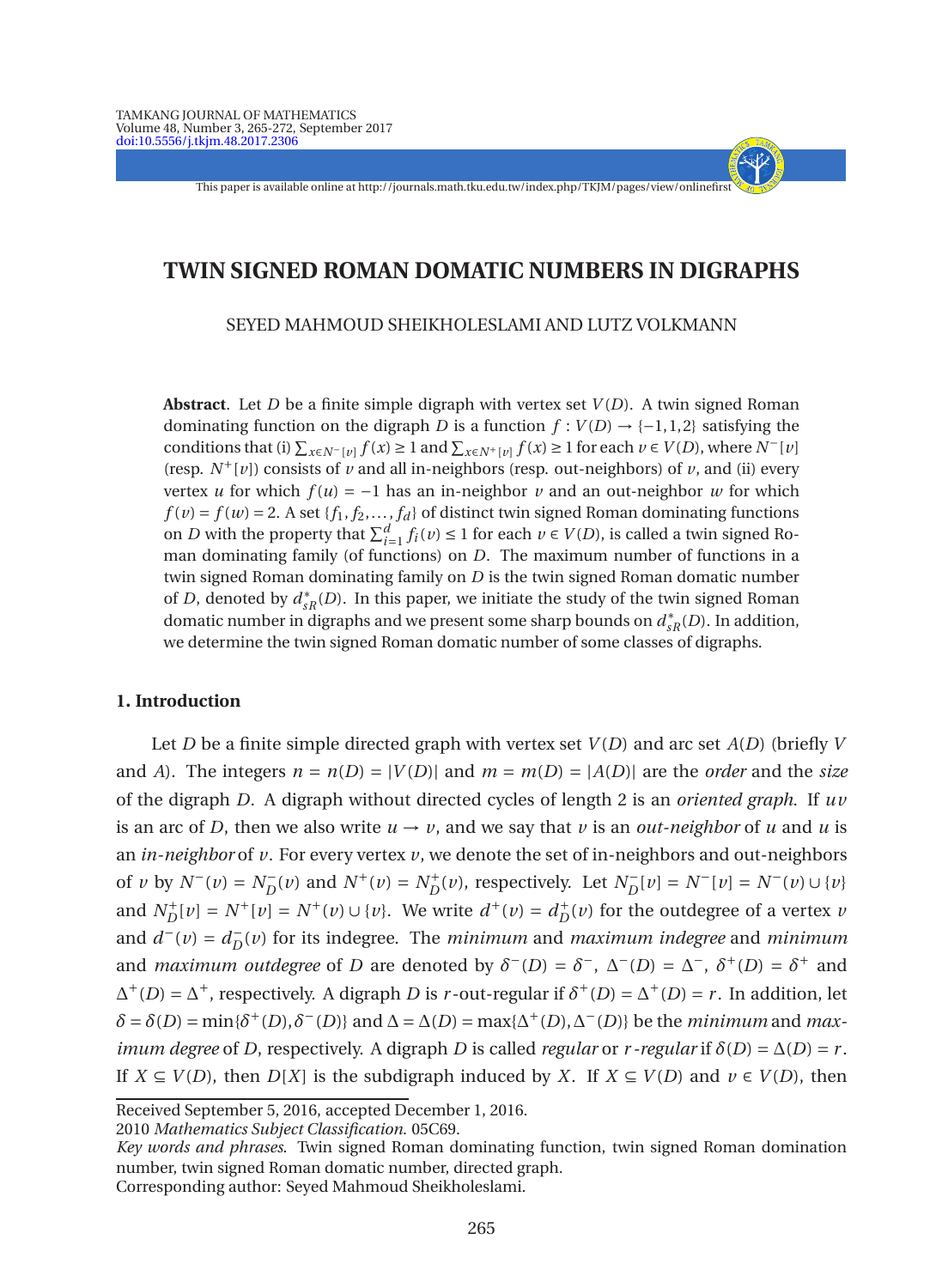$A(X, v)$  is the set of arcs from *X* to *v*. We denote by  $A(X, Y)$  the set of arcs from a subset *X* to a subset *Y* . We denote by  $D^{-1}$  the digraph obtained from  $D$  by reversing the arcs of  $D.$  For a real-valued function  $f: V \longrightarrow \mathbb{R}$  the weight of  $f$  is  $\omega(f) = \sum_{v \in V} f(v)$ , and for  $S \subseteq V$ , we define  $f(S) = \sum_{v \in S} f(v)$ , so  $\omega(f) = f(V)$ . Consult [\[7\]](#page-7-0) for the notation and terminology which are not defined here.

A *signed Roman dominating function* (abbreviated SRDF) on *D* is defined as a function *f* : *V* → {−1,1,2} such that (i)  $f(N^{-}[v]) = \sum_{x \in N^{-}[v]} f(x) \ge 1$  for each vertex  $v \in V$  and (ii) every vertex *u* for which  $f(u) = -1$  has an in-neighbor *v* for which  $f(v) = 2$ . The *signed Roman domination number*  $\gamma_{sR}(D)$  of *D* is the minimum weight of an SRDF on *D*. A  $\gamma_{sR}(D)$ -function is a signed Roman dominating function on *D* of weight *γsR*(*D*). The signed Roman domination number of a digraph was introduced by Sheikholeslami and Volkmann in [\[5](#page-7-1)] and has been studied in [\[5](#page-7-1), [6](#page-7-2)].

In [\[6](#page-7-2)], a set  $\{f_1, f_2, \ldots, f_d\}$  of distinct signed Roman dominating functions on *D* with the property that  $\sum_{i=1}^{d} f_i(v) \leq 1$  for each  $v \in V(D)$ , is called a *signed Roman dominating family* (of functions) on *D*. The maximum number of functions in a signed Roman dominating family (SRD family) on *D* is the *signed Roman domatic number* of *D*, denoted by  $d_{sR}(D)$ .

In [\[2\]](#page-7-3), a signed Roman dominating function of *D* is called a *twin signed Roman dominating function* (briefly TSRDF) if it also is a signed Roman dominating function of  $D^{-1}$ , i.e., *f* (*N*<sup>+</sup>[*v*]) ≥ 1 for every *v* ∈ *V* and every vertex *u* for which *f* (*u*) = −1 has an out-neighbor *v* for which  $f(v)$  = 2. The *twin signed Roman domination number* for a digraph *D* is  $\gamma^*_{sR}(D)$  =  $\min\{\omega(f) \mid f \text{ is an TSRDF of } D\}$ . A  $\gamma^*_{sR}(D)$ *-function* is a twin signed Roman dominating function on *D* of weight  $\gamma_{sR}^*(D)$ . Since every TSRDF of *D* is an SRDF on both *D* and  $D^{-1}$  and since the constant function 1 is an TSRDF of *D*, we have

$$
\max{\gamma_{sR}(D), \gamma_{sR}(D^{-1})} \le \gamma_{sR}^*(D) \le n. \tag{1}
$$

A set  $\{f_1, f_2, \ldots, f_d\}$  of distinct twin signed Roman dominating functions on *D* with the property that  $\sum_{i=1}^{d} f_i(v) \leq 1$  for each  $v \in V(D)$ , is called a *twin signed Roman dominating family* (of functions) on *D*. The maximum number of functions in a twin signed Roman dominating family (TSRD family) on *D* is the *twin signed Roman domatic number* of *D*, denoted by  $d_{sR}^{\ast}(D).$  The twin signed Roman domatic number is well-defined and

<span id="page-1-1"></span><span id="page-1-0"></span>
$$
d_{sR}^*(D) \ge 1\tag{2}
$$

for all digraphs *D*, since the set consisting of the TSRDF with constant value 1 forms an TSRD family on *D*. Since every TSRD family of *D* is an SRD family on both *D* and  $D^{-1}$ , we have

$$
d_{sR}^*(D) \le \min\{d_{sR}(D), d_{sR}(D^{-1})\}.
$$
\n(3)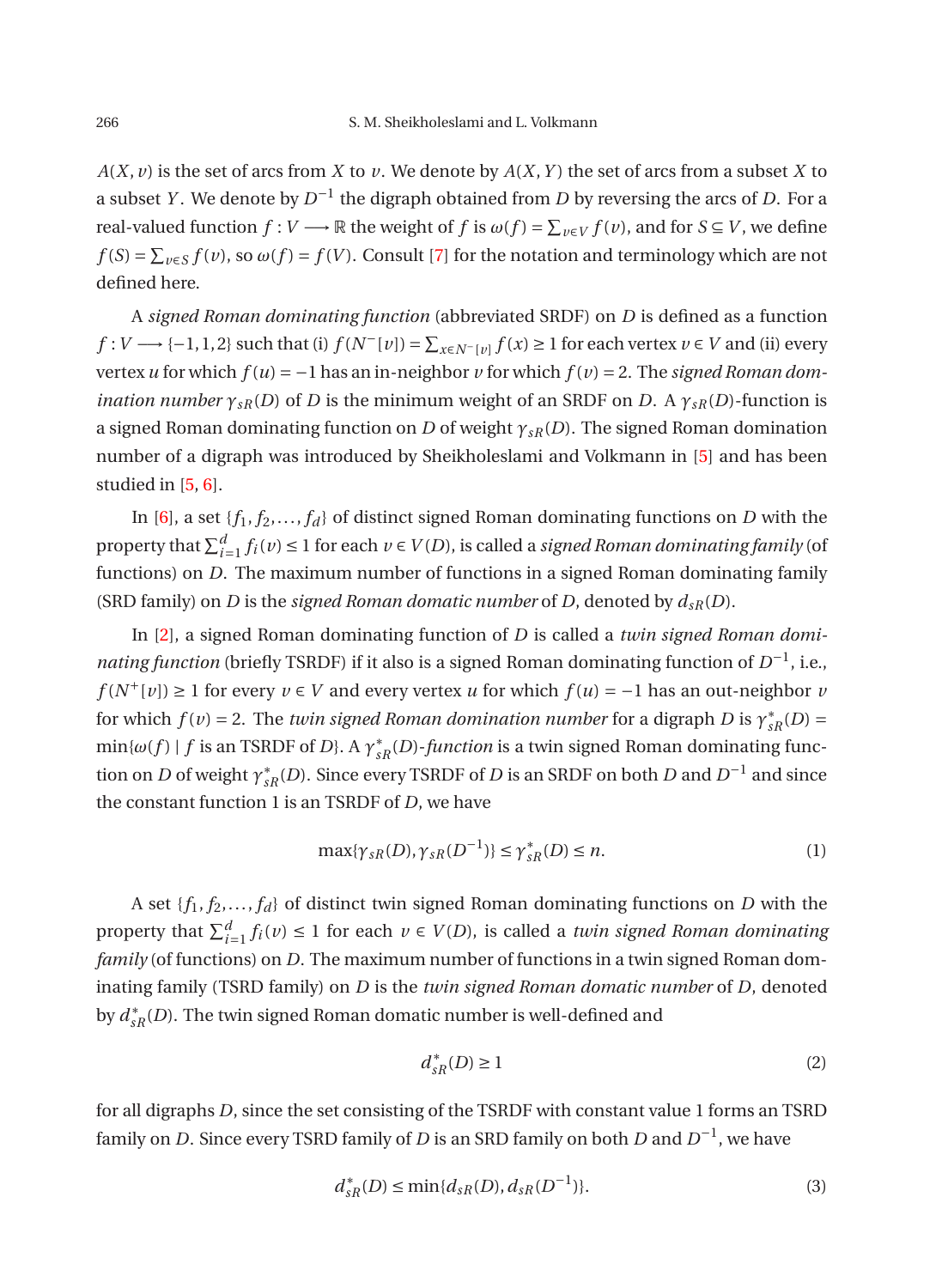In this paper, we initiate the study of the twin signed Roman domatic number in digraphs and we present some sharp bounds on  $d_{sR}^*(D)$ . In addition, we determine the twin signed Roman domatic number of some classes of digraphs.

A *signed Roman dominating function* (SRDF) on a graph  $G = (V(G), E(G))$  is defined in [\[1](#page-7-4)] as a function  $f: V(G) \longrightarrow \{-1, 1, 2\}$  such that  $f(N[v]) = \sum_{x \in N[v]} f(x) \ge 1$  for each vertex *v* ∈ *V*, where *N*[*v*] is the closed neighborhood of *v*, and every vertex *u* for which  $f(u) = -1$  is adjacent to a vertex *v* for which  $f(v) = 2$ . The weight of an SRDF  $f$  on  $G$  is  $\omega(f) = \sum_{v \in V(G)} f(v)$ . The *signed Roman domination number γsR*(*G*) of*G* is the minimum weight of an SRDF on*G*. A set  $\{f_1, f_2, \ldots, f_d\}$  of distinct SRDF on *G* with the property that  $\sum_{i=1}^d f_i(v) \le 1$  for each  $v \in V(G)$ , is called in [\[4\]](#page-7-5) a *signed Roman dominating family* (of functions) on *G*. The maximum number of functions in a signed Roman dominating family on *G* is the *signed Roman domatic number* of *G*, denoted by  $d_{sR}(G)$ .

An *orientation* of a graph *G* is an assignment of orientations to its edges. The *associated digraph D*(*G*) of a graph *G* is obtained by replacing each edge of *G* by a pair of two mutually opposite oriented edges. The definitions imply the next observation immediately.

<span id="page-2-0"></span>**Observation 1.** If *G* is a graph and *D*(*G*) its associated digraph, then  $\gamma_{sR}(G) = \gamma_{sR}^*(D(G))$  and  $d_{sR}(G) = d_{sR}^*(D(G)).$ 

<span id="page-2-1"></span>We make use of the following results in this paper.

**Observation 2.** ([\[1\]](#page-7-4)) If  $K_n$  is the complete graph of order  $n \ge 1$ , then  $\gamma_{sR}(K_n) = 1$ , unless  $n = 3$ in which case  $\gamma_{sR}(K_n) = 2$ .

<span id="page-2-2"></span>**Observation 3.** ([\[4](#page-7-5)]) If  $K_n$  is the complete graph of order  $n \ge 1$ , then  $d_{sR}(K_n) = n$ , unless  $n = 3$ in which case  $d_{sR}(K_n) = 1$ .

<span id="page-2-5"></span>Observations [1,](#page-2-0) [2](#page-2-1) and [3](#page-2-2) lead to the next results immediately.

**Observation 4.** If  $K_n^*$  is the complete digraph of order  $n \ge 1$ , then  $\gamma_{sR}^*(K_n^*) = 1$ , unless  $n = 3$  in which case  $\gamma_{sR}^*(K_n^*) = 2$ .

<span id="page-2-4"></span>**Observation 5.** If  $K_n^*$  is the complete digraph of order  $n \ge 1$ , then  $d_{sR}^*(K_n^*) = n$ , unless  $n = 3$  in which case  $d_{sR}^*(K_n^*) = 1$ .

If  $n \geq 4$  and  $\{f_1, f_2, \ldots, f_n\}$  is a signed Roman dominating family of functions on  $K_n^*$ , then we conclude from

$$
n = n \cdot 1 \le \sum_{i=1}^{n} \omega(f_i) = \sum_{i=1}^{n} \sum_{v \in V(K_n^*)} f_i(v) = \sum_{v \in V(K_n^*)} \sum_{i=1}^{n} f_i(v) \le \sum_{v \in V(K_n^*)} 1 = n
$$

<span id="page-2-3"></span>that  $\omega(f_i) = 1$  and so  $f_i$  is a  $\gamma_{sR}(K_n^*)$ -function for each *i*. It follows that each  $f_i$  assigns 2 to some vertex of  $K_n^*$ .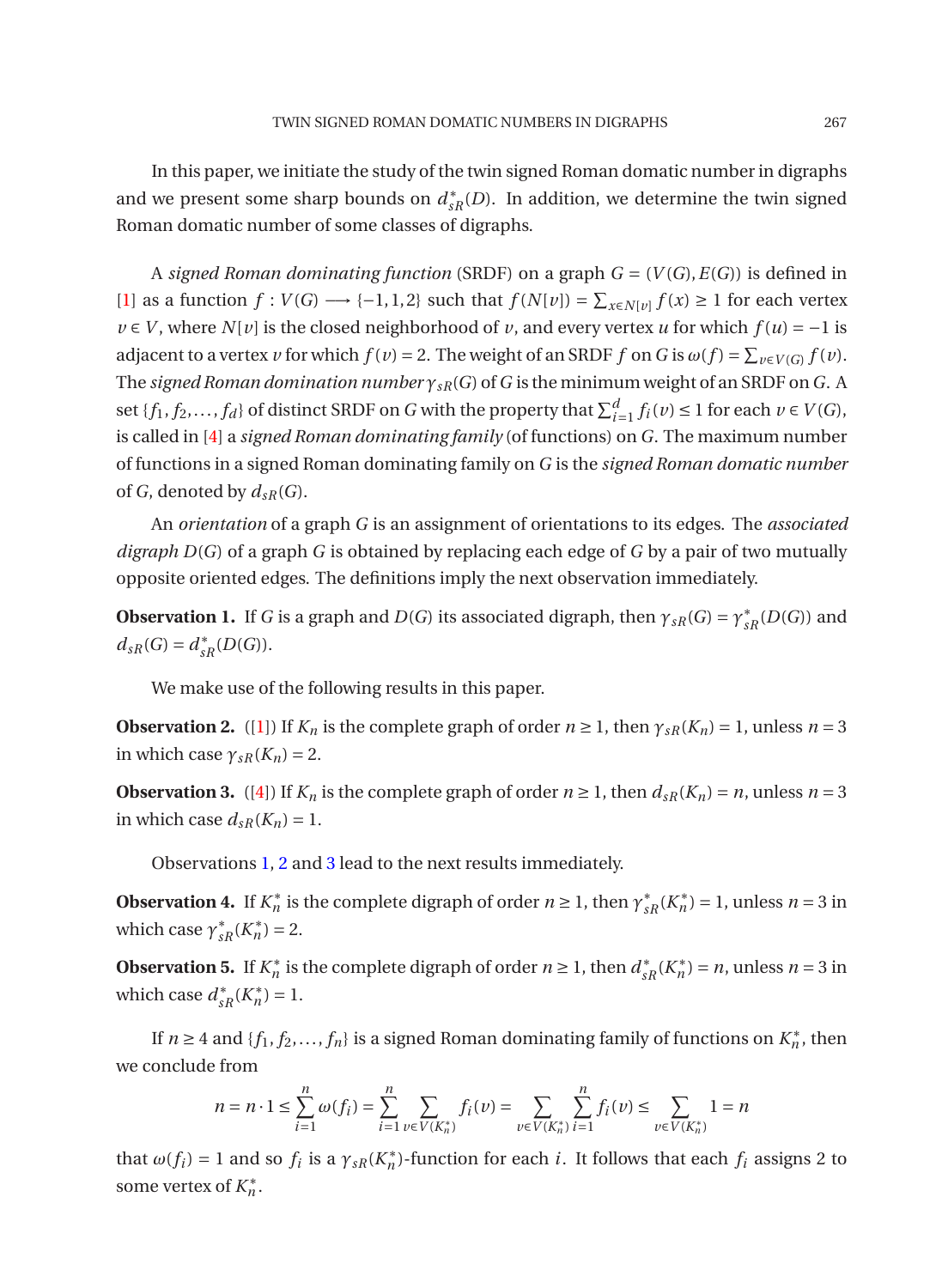**Observation 6.** ([\[3\]](#page-7-6)) If  $K_{p,p}$  is the complete bipartite graph of order 2*p*, then  $\gamma_{sR}(K_{p,p}) = 4$ when  $p \geq 3$ .

<span id="page-3-4"></span>Using Observations [1](#page-2-0) and [6,](#page-2-3) we obtain the next result.

**Observation 7.** If  $K_{p,p}^*$  is the complete bipartite digraph of order 2*p*, then  $\gamma_{sR}^*(K_{p,p}^*)$  = 4 when  $p \geq 3$ .

<span id="page-3-5"></span>**Observation 8.** ([\[2](#page-7-3)]) If  $C_n$  is an oriented cycle of order  $n \ge 2$ , then  $\gamma_{sR}^*(C_n) = n/2$  when *n* is even and  $\gamma_{sR}^*(C_n) = (n+3)/2$  when *n* is odd.

<span id="page-3-1"></span><span id="page-3-0"></span>**Observation 9.** ([\[6](#page-7-2)]) If *D* is a digraph, then  $d_{sR}(D) \leq \delta^{-}(D) + 1$ .

**Observation 10.** ([\[6\]](#page-7-2)) Let *D* be an *r*-out-regular digraph of order *n* such that  $r \ge 1$ . If  $n \ne$ 0 (mod( $r$  + 1)), then  $d_{sR}(D) \leq r$ .

<span id="page-3-6"></span>Inequality [\(3\)](#page-1-0) and Observation [10](#page-3-0) imply the next corollary.

**Corollary 11.** Let *D* be an *r*-out-regular digraph of order *n* such that  $r \ge 1$ . If  $n \ne 0$  (mod( $r +$ 1)), then  $d_{sR}^*(D) \le r$ .

## **2. Properties of the twin signed Roman domatic number**

In this section we present basic properties of  $d_{sR}^*(D)$  and sharp bounds on the twin signed Roman domatic number of digraphs. Using Observation [9](#page-3-1) and [\(3\)](#page-1-0), we obtain our first bound on  $d_{sR}^*(D)$ .

<span id="page-3-2"></span>**Proposition 12.** If *D* is a digraph, then  $d_{sR}^*(D) \le \delta(D) + 1$ .

<span id="page-3-3"></span>Observation [5](#page-2-4) shows that Proposition [12](#page-3-2) is sharp. Inequality [\(2\)](#page-1-1) and Proposition [12](#page-3-2) imply the next corollary immediately.

**Corollary 13.** If *D* is a digraph with  $\delta(D) = 0$ , then  $d_{sR}^*(D) = 1$ .

As we observed in [\(3\)](#page-1-0),  $d_{sR}^*(D) \leq d_{sR}(D)$ . Now, we show that the difference  $d_{sR}(D) - d_{sR}^*(D)$ can be arbitrarily large.

**Theorem 14.** *For every positive integer*  $k \geq 3$ *, there exists a digraph D such that* 

$$
d_{sR}(D) - d_{sR}^*(D) \ge k.
$$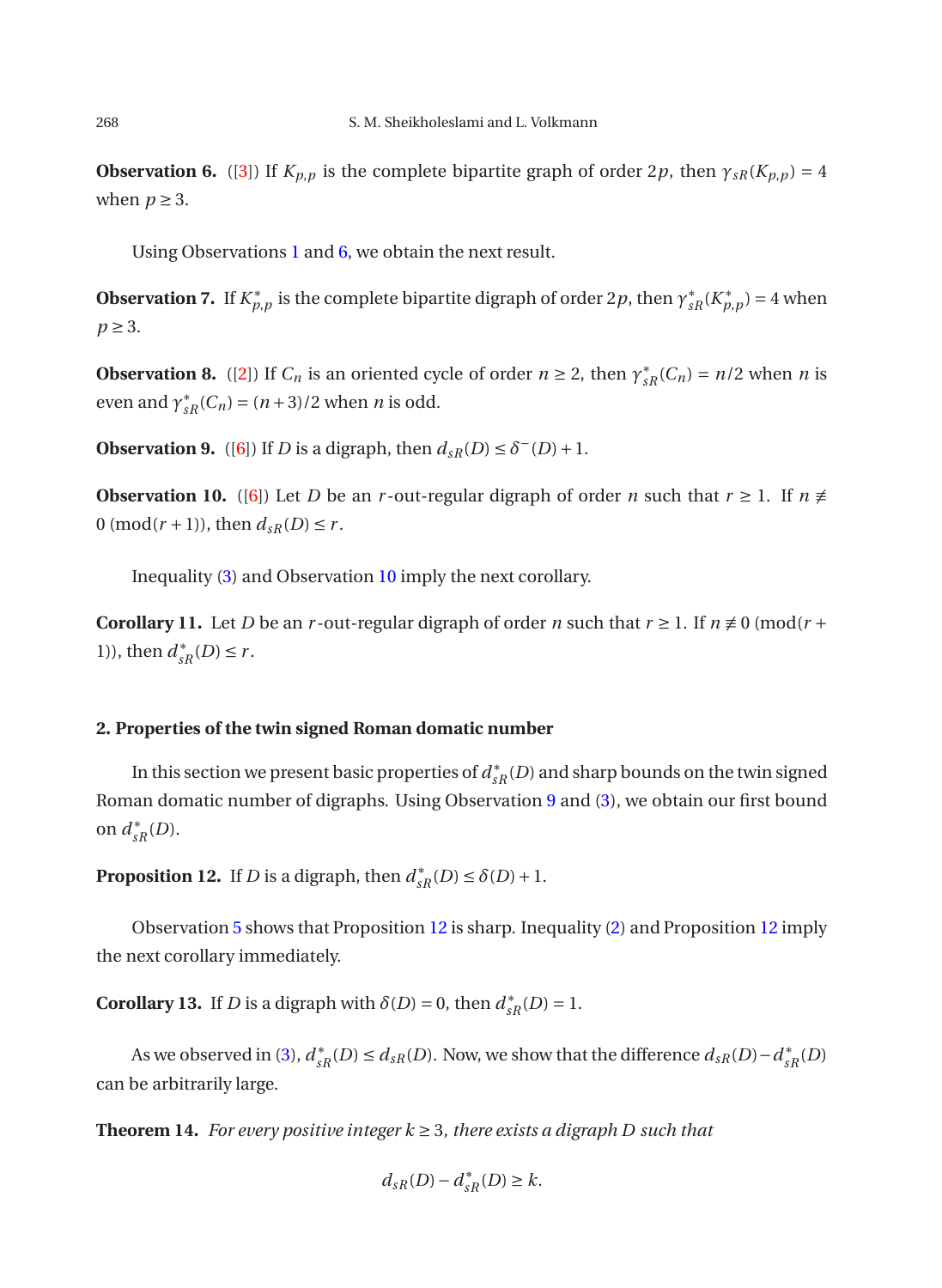**Proof.** Let  $k \ge 3$  be an integer, and let *D* be the digraph obtained from two copies of  $K_{k+1}^*$ , say  $G_1$ ,  $G_2$ , by adding a new vertex *x* and adding arcs going from every vertex in  $V(G_1) \cup V(G_2)$ into *x*. Since  $d^+(x) = 0$ , we deduce from Corollary [13](#page-3-3) that  $d^*_{sR}(D) = 1$ .

Let  ${f_1, f_2,..., f_{k+1}}$  be a signed Roman dominating family on the digraph  $G_1$ , and let  ${g_1, g_2,..., g_{k+1}}$  be a signed Roman dominating family on  $G_2$ . As we note after Observa-tion [5,](#page-2-4) each  $f_i$  assigns 2 to some vertex of  $G_1$  and each  $g_i$  assigns 2 to some vertex of  $G_2$ . For  $1 \le i \le k+1$ , define  $h_i: V(D) \to \{-1, 1, 2\}$  by  $h_i(x) = -1$ ,  $h_i(u) = f_i(u)$  if  $u \in V(G_1)$  and  $h_i(u) = g_i(u)$  if  $u \in V(G_2)$ . Clearly,  $\{h_1, h_2, \ldots, h_{k+1}\}$  is a signed Roman dominating family of *D* and hence  $d_{sR}(D) \ge k + 1$ . Thus  $d_{sR}(D) - d_{sR}^*(D) \ge k$ , and the proof is complete. □

<span id="page-4-1"></span>**Theorem 15.** If *D* is a digraph of order *n*, then

<span id="page-4-0"></span>
$$
\gamma_{sR}^*(D) \cdot d_{sR}^*(D) \le n.
$$

Moreover, if  $\gamma_{sR}^*(D) \cdot d_{sR}^*(D) = n$ , then for each TSRD family  $\{f_1, f_2, \ldots, f_d\}$  on *D* with  $d = d_{sR}^*(D)$ , each function  $f_i$  is a  $\gamma_{sR}^*(D)$ -function and  $\sum_{i=1}^d f_i(v) = 1$  for each  $v \in V(D)$ .

**Proof.** Let  $\{f_1, f_2, ..., f_d\}$  be an TSRD family on *D* with  $d = d_{sR}^*(D)$  and let  $v \in V(D)$ . Then

$$
d \cdot \gamma_{sR}^*(D) = \sum_{i=1}^d \gamma_{sR}^*(D) \le \sum_{i=1}^d \sum_{v \in V(D)} f_i(v) = \sum_{v \in V(D)} \sum_{i=1}^d f_i(v) \le \sum_{v \in V(D)} 1 = n. \tag{4}
$$

If  $\gamma_{sR}^*(D) \cdot d_{sR}^*(D) = n$ , then the two inequalities occuring in [\(4\)](#page-4-0) become equalities. Hence for the TSRD family  $\{f_1, f_2, \ldots, f_d\}$  on *D* and for each *i*,  $\sum_{v \in V(D)} f_i(v) = \gamma_{sR}^*(D)$ . Thus each function *f<sub>i</sub>* is a  $\gamma_{sR}^*(D)$ -function, and  $\sum_{i=1}^d f_i(v) = 1$  for each  $v \in V(D)$ .

Observations [4](#page-2-5) and [5](#page-2-4) demonstrate that Theorem [15](#page-4-1) is sharp. In [\[6](#page-7-2)], we have shown that  $d_{sR}(K_{p,p}^*) = \frac{p}{2}$  when  $p \ge 4$  is an even integer with  $p \ne 6$ . Analogously, one can prove that  $d_{sR}^{*}(K_{p,p}^{*}) = \frac{p}{2}$  when *p* ≥ 4 is an even integer with *p* ≠ 6. Using this identity and Observation [7,](#page-3-4) we have a further example which shows the sharpness of Theorem [15.](#page-4-1)

<span id="page-4-2"></span>Applying Observation [8,](#page-3-5) Proposition [12](#page-3-2) and Theorem [15,](#page-4-1) we obtain the twin signed Roman domatic number for oriented cycles.

**Corollary 16.** Let  $C_n$  be an oriented cycle of length  $n \ge 2$ . Then  $d_{sR}^*(C_n) = 1$  when *n* is odd and  $d_{sR}^*(C_n) = 2$  when *n* is even.

**Proof.** First let *n* be odd. Using Observation [8](#page-3-5) and Theorem [15,](#page-4-1) we deduce that

$$
d_{sR}^*(C_n) \le \frac{n}{\gamma_{sR}^*(C_n)} = \frac{2n}{n+3} < 2
$$

and thus  $d_{sR}^*(C_n) = 1$ .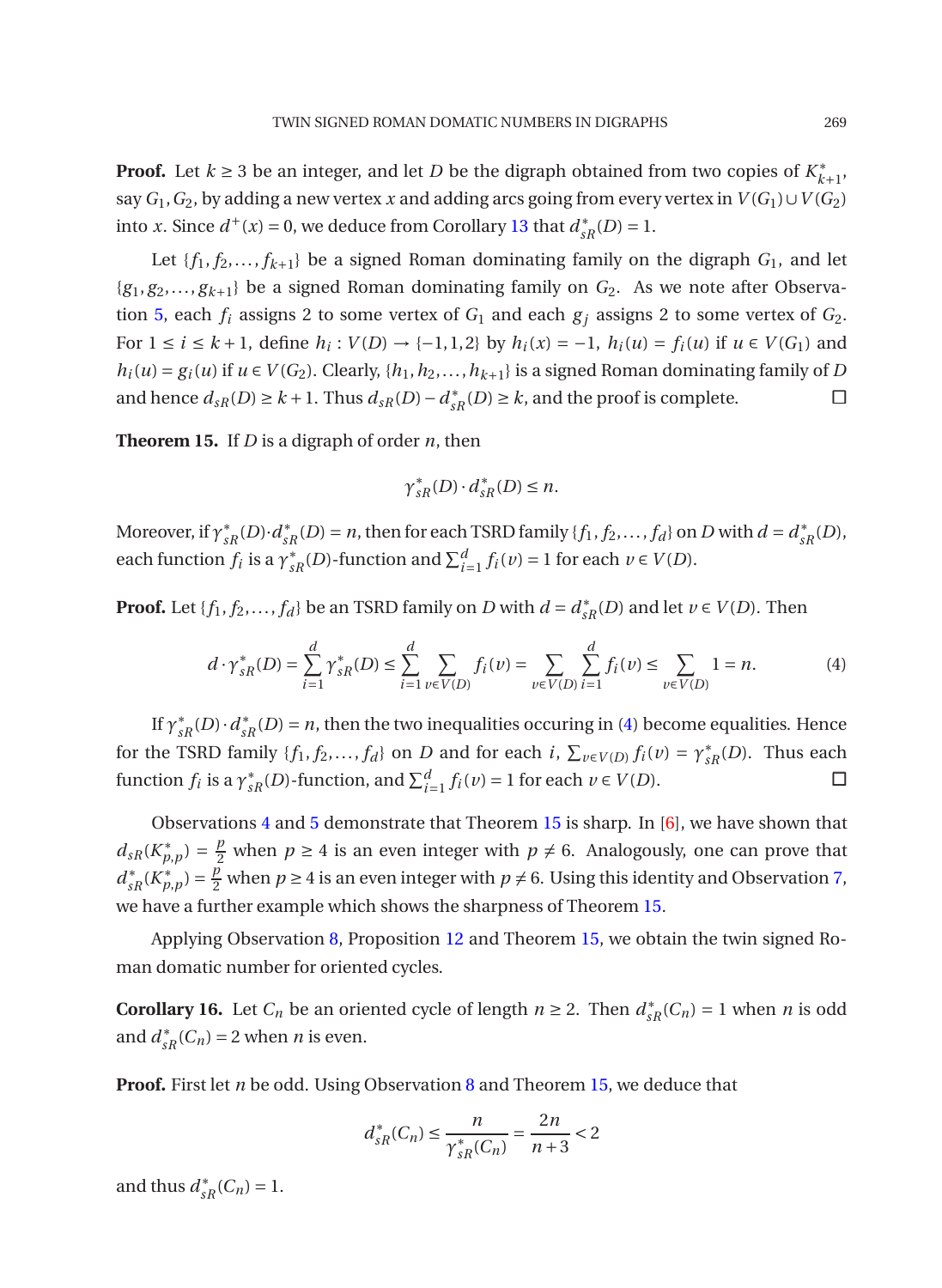Now let  $n = 2p$  be even, and let  $C_n = u_1v_1u_2v_2\ldots u_pv_pu_1$ . Define the function  $f_i: V(C_n) \longrightarrow$ {-1,1,2} by  $f_1(u_i) = -1$  and  $f_1(v_i) = 2$  and  $f_2(u_i) = 2$  and  $f_2(v_i) = -1$  for  $1 \le i \le p$ . Then  $f_1$  and *f*<sub>2</sub> are TSRDF on  $C_n$  such that  $f_1(x) + f_2(x) = 1$  for each  $x \in V(C_n)$ . Therefore  $d_{sR}^*(C_n) \geq 2$ . It follows from Proposition [12](#page-3-2) hat  $d_{sR}^*(C_n) \le 2$  and so  $d_{sR}^*(C_n) = 2$  when *n* is even.

<span id="page-5-0"></span>According to Corollary [16,](#page-4-2) the oriented cycle  $C_n$  is another example which shows the sharpness of Theorem [15,](#page-4-1) when *n* is even.

**Theorem 17.** If *D* is a digraph of order *n*, then

$$
\gamma_{sR}^*(D) + d_{sR}^*(D) \le n + 1
$$

with equality if and only if  $D = K_n^*$  ( $n \neq 3$ ) or  $\gamma_{sR}^*(D) = n$  and  $d_{sR}^*(D) = 1$ .

**Proof.** It follows from Theorem [15](#page-4-1) that

$$
\gamma_{sR}^*(D) + d_{sR}^*(D) \le \frac{n}{d_{sR}^*(G)} + d_{sR}^*(D). \tag{5}
$$

According to [\(2\)](#page-1-1) and Proposition [12,](#page-3-2) we have  $1 \le d_{sR}^*(G) \le n$ . Using these bounds, and the fact that the function  $g(x) = x + n/x$  is decreasing for  $1 \le x \le \sqrt{n}$  and increasing for  $\sqrt{n} \le x \le n$ , we observe that the maximum of *g* on the interval  $[1, n]$  is  $n+1$ . Therefore (5) leads to the desired bound.

If  $D = K_n^*$  ( $n \neq 3$ ), then we deduce from Observations [4](#page-2-5) and [5](#page-2-4) that  $\gamma_{sR}^*(D) + d_{sR}^*(D) = n + 1$ . Clearly, if  $\gamma_{sR}^*(D) = n$  and  $d_{sR}^*(D) = 1$ , then  $\gamma_{sR}^*(D) + d_{sR}^*(D) = n + 1$ .

Conversely, assume that  $\gamma_{sR}^*(D) + d_{sR}^*(D) = n + 1$ . Since the maximum of *g* on [1, *n*] is achieved only at 1 and *n*, it follows from (5) that

$$
n+1 = \gamma_{sR}^*(D) + d_{sR}^*(D) \le \frac{n}{d_{sR}^*(G)} + d_{sR}^*(D) \le n+1,
$$

which implies that  $\gamma_{sR}^*(D) = n$  and  $d_{sR}^*(D) = 1$  or  $\gamma_{sR}^*(D) = 1$  and  $d_{sR}^*(D) = n$ . If  $d_{sR}^*(D) = n$  and  $\gamma_{sR}^*(D) = 1$ , then Proposition [12](#page-3-2) implies that  $\delta(D) = n-1$  and hence *D* is the complete digraph *K*<sup>\*</sup><sub>*n*</sub>. Since  $\gamma$ <sup>\*</sup><sub>*sR*</sub>(*D*) = 1, we conclude from Observation [4](#page-2-5) that  $n \neq 3$  and so  $D = K_n^*$  ( $n \neq 3$ ).  $\square$ 

If *H* is the disjoint union of oriented triangles, then it follows from Observation [8](#page-3-5) and Corollary [16](#page-4-2) that  $\gamma_{sR}^*(H) = n$  and  $d_{sR}^*(H) = 1$ . Thus, in Theorem [17,](#page-5-0)  $\gamma_{sR}^*(D) = n$  and  $d_{sR}^*(D) = 1$ is possible.

The *complement*  $\overline{D}$  of a digraph *D* is the digraph with vertex set *V*(*D*) such that for any two distinct vertices *u*, *v* the arc  $(u, v)$  belongs to  $\overline{D}$  if and only if  $(u, v)$  does not belong to *D*.

**Theorem 18.** For every digraph *D* of order *n*,

$$
d_{sR}^*(D) + d_{sR}^*(\overline{D}) \le n + 1
$$

with equality if and only if  $D = K_n^*$  or  $D = K_n^*$  and  $n \neq 3$ .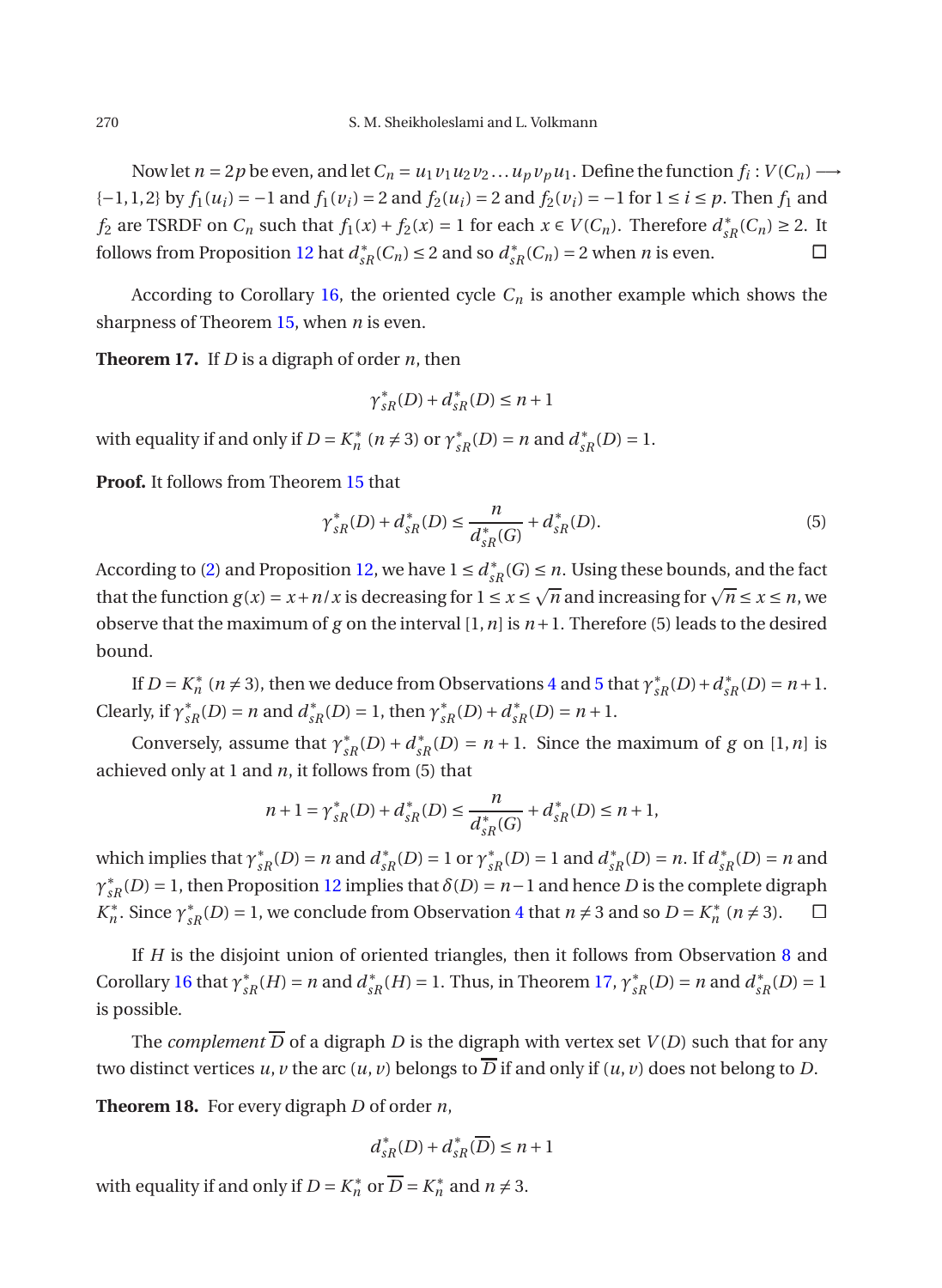**Proof.** Since  $\delta(\overline{D}) = n - 1 - \Delta(D)$ , it follows from Proposition [12](#page-3-2) that

$$
d_{sR}^*(D) + d_{sR}^*(\overline{D}) \le (\delta(D) + 1) + (\delta(\overline{D}) + 1)
$$
  
=  $(\delta(D) + 1) + (n - 1 - \Delta(D) + 1) \le n + 1,$ 

and this is the desired inequality. If *D* is not regular, then  $\Delta(D) - \delta(D) \geq 1$ , and hence the above  $i$  inequality chain implies the better bound  $d_{sR}^*(D) + d_{sR}^*(D) \leq n$ .

If  $D = K_n^*$  ( $n \neq 3$ ), then we deduce from Observation [5](#page-2-4) and Corollary [13](#page-3-3) that  $d_{sR}^*(D)$  +  $d_{sR}^*(D) = n + 1.$ 

Now assume that  $d_{sR}^*(D) + d_{sR}^*(D) = n + 1$ . As seen above, this condition shows that *D* is an *r*-regular digraph. Therefore *D* is  $(n - r - 1)$ -regular. If  $r = 0$  or  $r = n - 1$ , then  $D = K_n^*$  or  $D = K_n^*$ , and we obtain the desired result.

Next assume that  $1 \le r \le n-2$  and  $1 \le \delta(\overline{D}) \le n-2$ . We assume, without loss of generality, that  $r \leq (n-1)/2$ . If  $n \neq 0 \pmod{(r+1)}$ , then it follows from Corollary [11](#page-3-6) and Proposition [12](#page-3-2) that

$$
n+1 = d_{sR}^*(D) + d_{sR}^*(\overline{D}) \le r + (n-1-r+1) = n,
$$

a contradiction. Next assume that  $n \equiv 0 \pmod{(r+1)}$ . Then  $n = p(r+1)$  with an integer  $p \ge 2$ . If  $n \not\equiv 0 \pmod{n-r}$ , then it follows from Corollary [11](#page-3-6) and Proposition [12](#page-3-2) that

$$
n+1 = d_{sR}^*(D) + d_{sR}^*(\overline{D}) \le (r+1) + (n-1-r) = n,
$$

a contradiction. Therefore assume that  $n \equiv 0 \pmod{n-r}$ . Then  $n = q(n-r)$  with an integer *q* ≥ 2. Since  $r$  ≤  $(n-1)/2$ , this leads to the contradiction

$$
n = q(n-r) \ge q\left(n - \frac{n-1}{2}\right) = \frac{q(n+1)}{2} \ge n+1,
$$

and the proof is complete.

<span id="page-6-0"></span>For some special cases we will improve Proposition [12.](#page-3-2)

**Theorem 19.** Let *D* be a digraph. If *D* has a vertex *v* with the property that  $d^+(v) = 2$  or  $d^-(v) = 2$ , then  $d_{sR}^*(D) = 1$ .

**Proof.** Assume, without loss of generality, that  $d^+(v) = 2$ . Let  $u_1$  and  $u_2$  be the two outneighbors of *v*. Using Proposition [12,](#page-3-2) we observe that  $d_{sR}^*(D) \leq 3$ . First we show that  $d_{sR}^*(D) \leq$ 2.

Suppose, to the contrary, that  $d_{sR}^*(D) = 3$ , and let  $\{f, g, h\}$  be a TSRD family on *D*. Since *f*(*x*) + *g*(*x*) + *h*(*x*) ≤ 1 for each *x* ∈ *V*(*D*), we deduce that *f*(*x*) = −1 or *g*(*x*) = −1 or *h*(*x*) = −1 for each  $x \in V(D)$ . In addition, if  $f(y) = 2$  for a vertex *y*, then  $g(y) = h(y) = -1$ . Now assume,